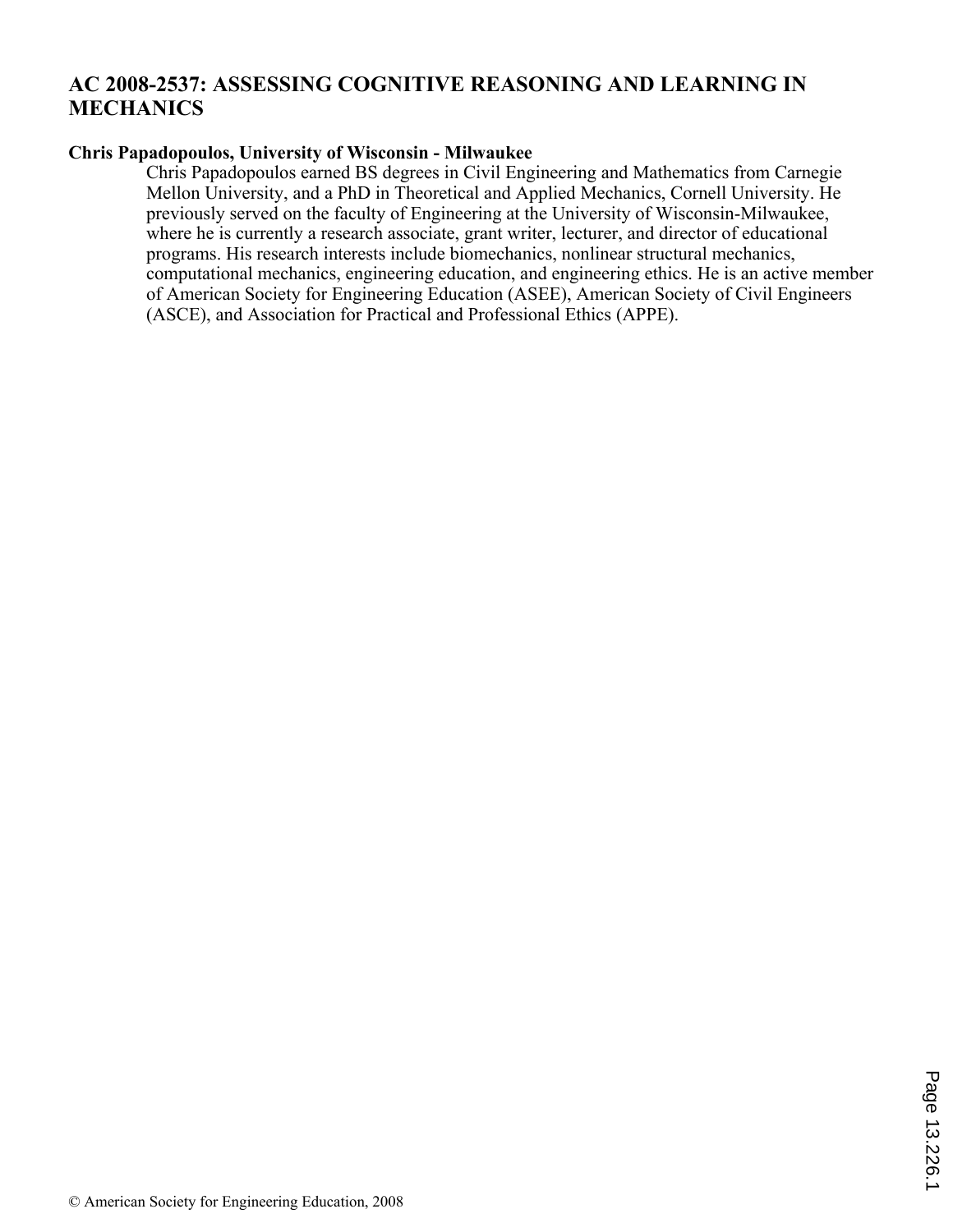# **Assessing Cognitive Reasoning and Learning in Mechanics**

## **1. Introduction**

Mechanics is the discipline that anchors the engineer's scientific reasoning. While mechanics is properly concerned with practical treatment of the behavior of structures and mechanisms – "what to think", it is equally concerned with the methodology of problem formulation and solution – "how to think". Not coincidentally, all accredited engineering programs require mechanics courses at entry to major. Because mechanics is so centrally situated in the engineer's intellectual training, it lends itself to the study of engineers' thinking, learning, and metacognition.

Perhaps because of these characteristics, a great deal of research has been conducted to assess student learning in mechanics and methods of teaching mechanics. Educators in physics and engineering have developed a clear understanding of misconceptions that conflict with student learning, and the concept inventory has emerged as a powerful tool to identify these misconceptions. I review several results of the literature on misconceptions and use of concept inventories. In the course of this review, I raise the issue of whether concept understanding is sufficient for problem-solving, and I suggest that procedural knowledge must also be emphasized in mechanics instruction.

I also review other methods of assessing student learning, such as student interviews and interactive reviews of student work. I also provide some information on studies that have attempted to evaluate textbooks. I frame the discussion on textbooks within the larger context of promoting problem-solving by the incorporation of systematic procedure and the fostering of sound problem-solving habits.

## **2. Misconceptions and Concept Inventories in Physics Education**

Formal study of student knowledge and learning in mechanics is rooted in research conducted by physics educators since the early 1970s. In 1984, Lillian McDermott<sup>18</sup> published what is perhaps the first review of these efforts. The over-riding themes that had emerged were that (1) students bring misconceptions to the classroom that contradict principles of Newtonian physics; (2) misconceptions are often resistant to change, and often persist after instruction; (3) students can obtain correct answers to problems (e.g., by plugging numbers into formulae) without understanding the underlying concepts; and (4) students have difficulty applying basic concepts to actual physical situations. Corresponding to these general themes were several specific types of misconceptions that were widely held by students:

• *Neglecting "passive" forces*. Students often neglect forces that do not appear to be "active", such as the normal force supplied by a tabletop to support a book that rests on the tabletop<sup>18</sup>. Such forces are termed "passive" in the physics education literature and roughly correspond to "reactions" in engineering.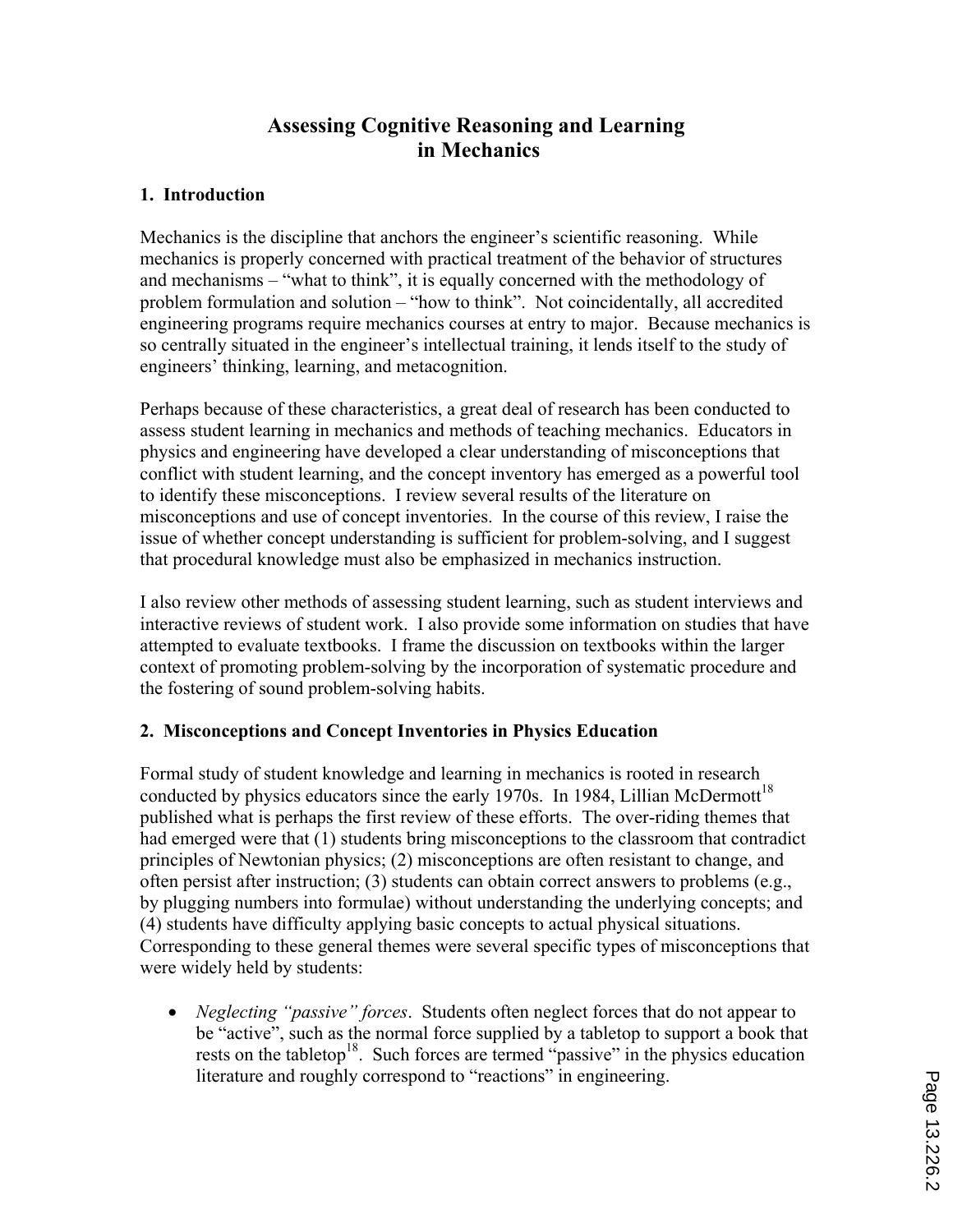- '" *"Motion Implies Force"*. Students often believe that "motion implies force", in which forces are incorrectly neglected to bodies that are stationary, and incorrectly thought to parallel velocities $3,30$ . An example would be believing that the net force acting on a ball thrown upwards gradually diminishes as the ball ascends, and/or a total vanishing of all forces (including gravity) when the ball reaches is maximum height. Several researchers have observed that such misconceptions often parallel incorrect "impetus" theories proposed by early scientists $^{3,25}$ .
- '" *"Dominance Principle"*. Given a large object contacting a small object, students often assume the that the force that the large object exerts on the small object is greater than the force that the small object exerts on large object. This is referred to as the "dominance principle"<sup>14</sup>, and contradicts Newton's Third Law of Action-Reaction.
- *Velocity and Acceleration*. Students often incorrectly judge the flight time of an object based on how fast it is launched or how heavy it is. For example, a student might believe that a bullet fired horizontally will fly for longer time than a bullet that is dropped from the same height<sup>25</sup>.

Research has documented that these and other misconceptions persist even after instruction in Newtonian mechanics. For example, in two experiments with several dozen students, Clement<sup>3</sup> found that the "motion implies force" misconception is evident in approximately 90% of students prior to taking introductory physics, and over 70% afterwards. As a result of these and other studies, physics educators began to develop new pedagogies to foster understanding of concepts. These new approaches included direct address of misconceptions and increased interaction and feedback.

During the 1980s, David Hestenes formalized the measurement of misconceptions in mechanics by developing the Mechanics Diagnostic Test<sup>12</sup>, which was later refined into the Force Concept Inventory  $(FCI)^{14}$  to test students' knowledge of forces in Newtonian mechanics. A concept inventory, and in particular the FCI, is a multiple-choice test in which a single, correct answer is placed amongst several false "distracters" that reflect commonly held misconceptions. By coding each possible answer, student responses on the concept inventory can be used to diagnose misconceptions. The FCI was designed to test 30 concepts (grouped into 6 categories) through 29 multiple choice questions.

Hestenes et al. used the FCI not only to measure student knowledge, but also to evaluate the effectiveness of teaching methods $14$ . The FCI was administered to 1500 high school students and 500 university students, both prior to receiving mechanics instruction (pretest) and afterwards (post-test). Some students in each group were exposed to "interactive" instruction (computer exercises were integrated into the class), whereas the others received "standard" instruction. Students who received interactive instruction performed better than students receiving standard instruction, both in terms of absolute post-test score and relative gain from pre-test to post-test. As defined by  $Hake<sup>11</sup>$ , relative gain  $\leq g$  is the ratio of the increase in test score to the maximum possible increase: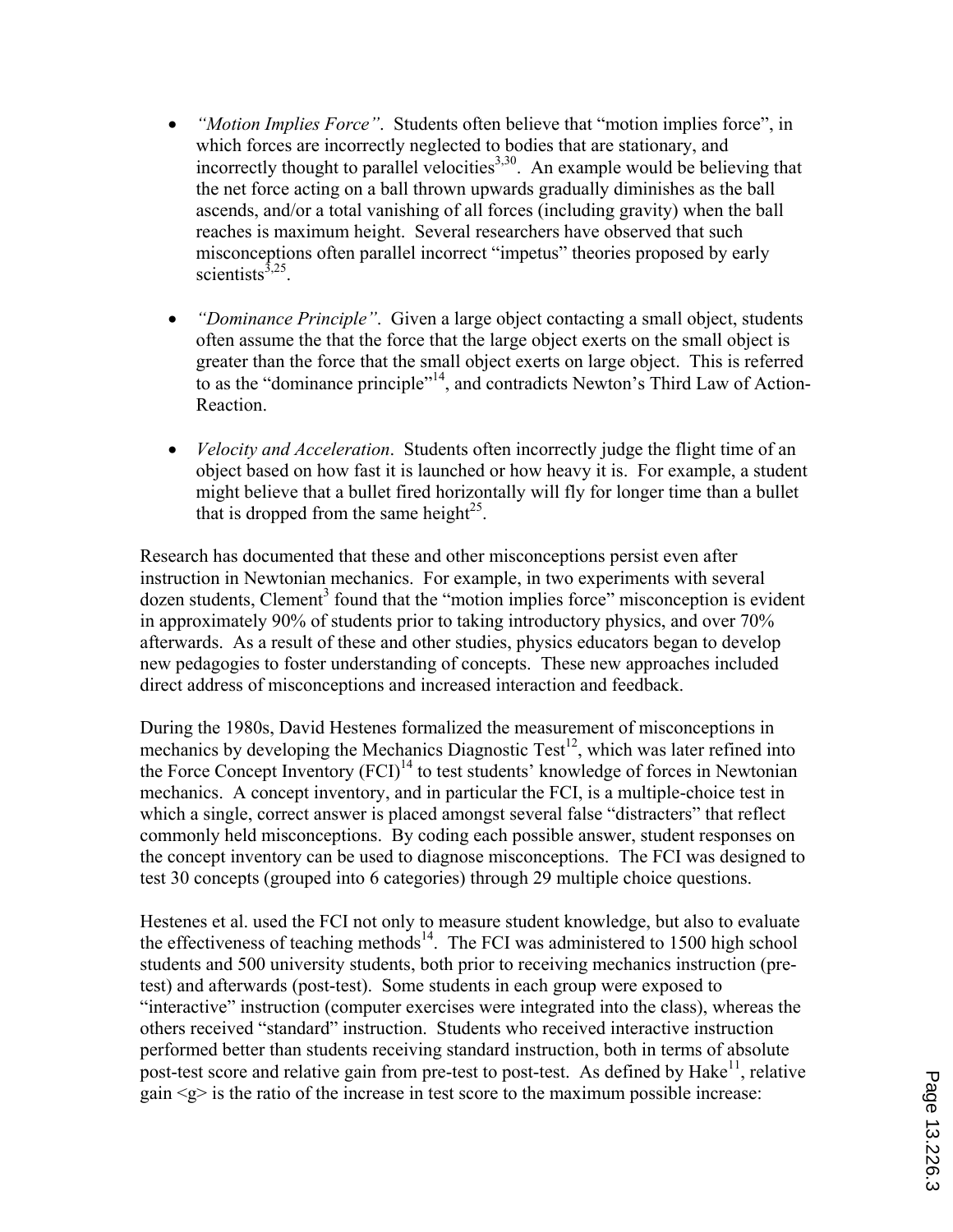$$
\langle g \rangle = \frac{POST - PRE}{100 - PRE}
$$

Although Hestenes et al.<sup>14</sup> reported only raw pre- and post- test scores, according to my manual calculations from this data, students with interactive instruction achieved average relative gains of 49% (range 44%-62%), compared with 28% (range  $21\%$ -34%) for students in standard instruction.

Later, Hake<sup>11</sup> administered the FCI to approximately 6500 high school, college, and university students. His principal conclusion was that students at any of these levels who were exposed to instruction featuring "interactive engagement" (essentially any bona fide attempt to supplement traditional lecturing) achieved significantly higher relative gains from pre-test to post-test. Hake reported that students receiving interactive engagement achieved average relative gains of  $48\%$  (s.d. =  $14\%$ ), compared to  $23\%$  (s.d. =  $4\%$ ) for students in standard instruction. He did not directly report post-test scores; I extracted these through manual calculation.

Table 1 summarizes the data collected by Hestenes and Hake, and also includes additional analysis to facilitate direct comparisons between data sets. As can be seen, the two data sets are in close agreement with one another. Because the meaning of "interactive" is broad – many types of teaching methods can qualify as "interactive", provided that they attempt student engagement beyond traditional classroom instruction – these two studies provide compelling evidence that strategic interaction with students fosters good learning. Yet with relative gains averaging below 50% even for the interactively engaged students, these studies also call for further innovations in teaching.

| Table 1. Summary of FCI Average Student Performance Data               |                    |      |               |                   |  |
|------------------------------------------------------------------------|--------------------|------|---------------|-------------------|--|
| <b>FCI Administrator</b>                                               | Instructional Mode |      | Post Test (%) | Relative Gain (%) |  |
| Hestenes et al. [14]                                                   | Interactive        | 282  | 67            | 49                |  |
| Hestenes et al. [14]                                                   | Standard           | 958  | 51            | 28                |  |
| Hake [11]                                                              | Interactive        | 4458 | 70            | 48                |  |
| Hake [11]                                                              | Standard           | 2084 | 56            | 23                |  |
| Data in <i>italics</i> are manually calculated from reported raw data. |                    |      |               |                   |  |

Hestenes and Hake provide some analysis to suggest that the reliability and validity of the FCI, but few details are available. Hestenes et al. claim that students who truly understand Newtonian reasoning are unlikely to score poorly, although it FCI scores tend somewhat to overestimate student understanding of concepts<sup>14</sup>.

## **3. Misconceptions and Concept Inventories in Engineering Mechanics Education**

Following the research in the physics community, engineering educators are aware of misconceptions held by students and are responding with concept inventories in mechanics and several other subject areas. A current initiative is coordinated through the Foundation Coalition<sup>26</sup> to "reinvigorate" the use of concept inventories in the STEM disciplines. An excellent overview of the design, implementation, and uses of concept inventories in several areas of engineering is provided by Richardson<sup>28</sup>. I will summarize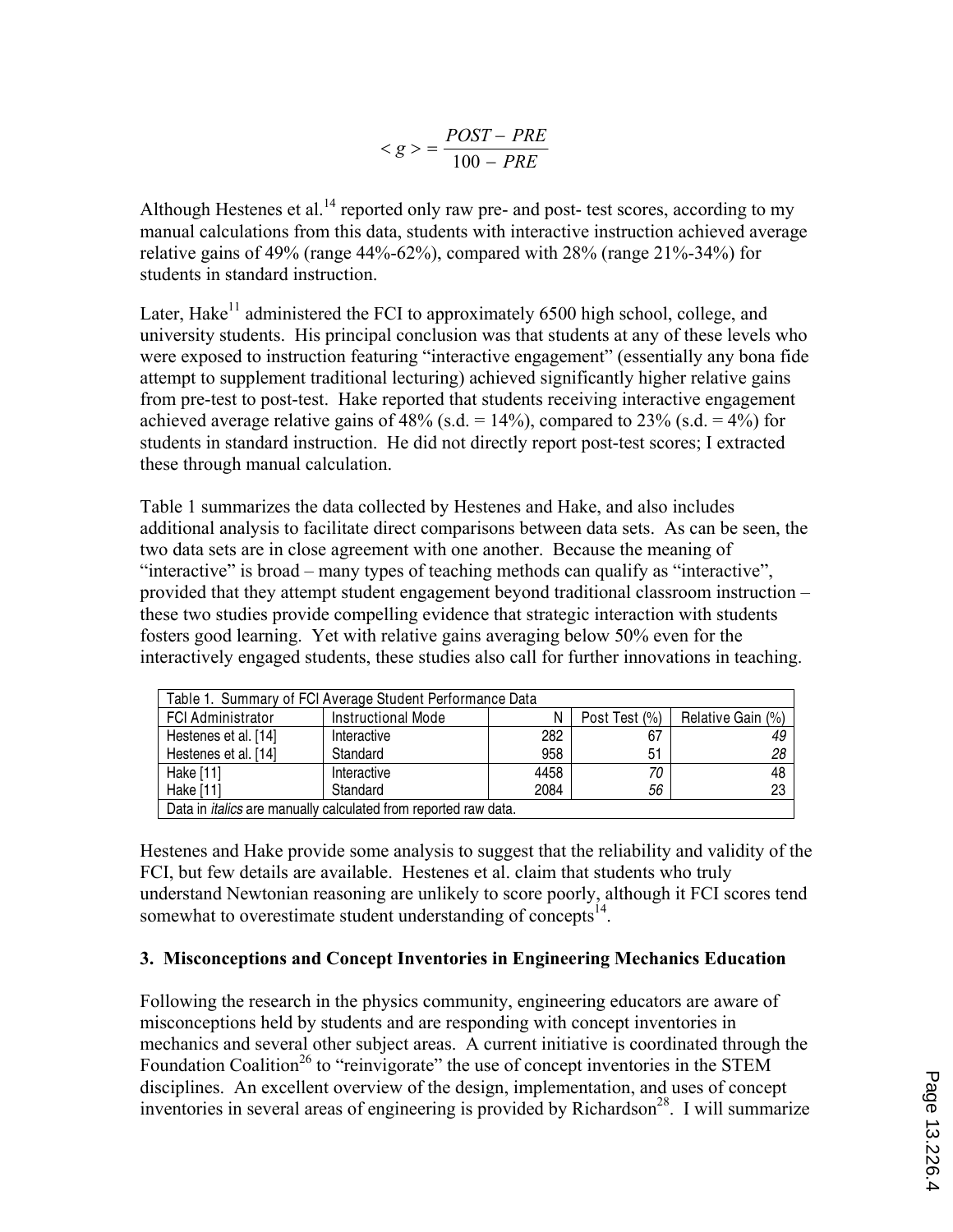engineering educators' efforts in developing and implementing concept inventories in mechanics.

In 2004, Steif<sup>31</sup> proposed concepts that are important for Statics and developed the Statics Concept Inventory (SCI). The SCI consists of 27 multiple choice questions to test 9 concepts. The SCI differs from the FCI by focusing on concepts germane to engineering problem-solving (e.g., understanding internal forces at connections between structural elements). Steif  $\&$  Dantzler<sup>32</sup> and Steif  $\&$  Hansen<sup>33</sup> performed rigorous statistical analyses to demonstrate the validity and reliability of the SCI (e.g., that the SCI can reliably diagnose misconceptions, with students tending to choose the same misconceptions repeatedly on questions testing the same concept). Steif  $& Hansen^{33}$  also advance the practicality of administering the SCI via the web, to facilitate wide dissemination, collection, and analysis of data.

Using data from a sample of approximately 100 students at a single institution, Steif  $\&$ Dantzler<sup>32</sup> report pre-test (prior to Statics instruction) scores averaging 39% (10.4/27) and post-test scores (after Statics instruction) averaging 75% (20.3/27), equating to an average relative gain of 59%. However, they point out that even after instruction, incorrect answers still dominate on some questions, and certain wrong answers occur very frequently. However, in a study of over 1100 students from 14 different institutions, Steif & Hansen<sup>33</sup> reported that pre-test scores corresponded to random guessing  $(\sim 20\%)$ and back-calculation from their data indicated that post-test scores averaged 47%, corresponding to an average relative gain of 32%. Neither of the SCI studies attempted to distinguish student performance based on mode of instruction (e.g., interactive instruction).

A multi-member team consisting of Gray, Costanza, Cornwell, and Self has developed the Dynamics Concept Inventory  $(DCI)^9$ . The DCI was developed through a Delphi process in which 25 expert dynamics instructors proposed concepts that they viewed to be both important and frequently misunderstood in dynamics. A preliminary DCI was developed and tested with student focus groups, some of which took the test in expository rather than multiple-choice form to draw out problem statements, misconceptions, and distractors in the final multiple-choice version. The DCI contains 30 questions to test 11 concepts and has been statistically analyzed for validity and reliability, and has been shown to be a good diagnostic tool for misconceptions in dynamics.

DCI data has been collected from 1200 students in 5 groups: 2 pre-test groups and 3 posttest groups<sup>10</sup>. Students in 2 of the post-test groups were directly exposed to concept questions about every 1-2 weeks during class. The average scores of the pre-test groups and the post-test group that did not receive direct concept-questioning ranged from 31% - 35%. Scores of the post-test groups that did receive direct concept questioning were markedly higher, ranging from 56% - 64%.

Table 2 summarizes data from the SCI and DCI. The data cannot easily be compared because they come from different levels of students under different conditions. As more data is collected, perhaps baseline averages can be developed to enable direct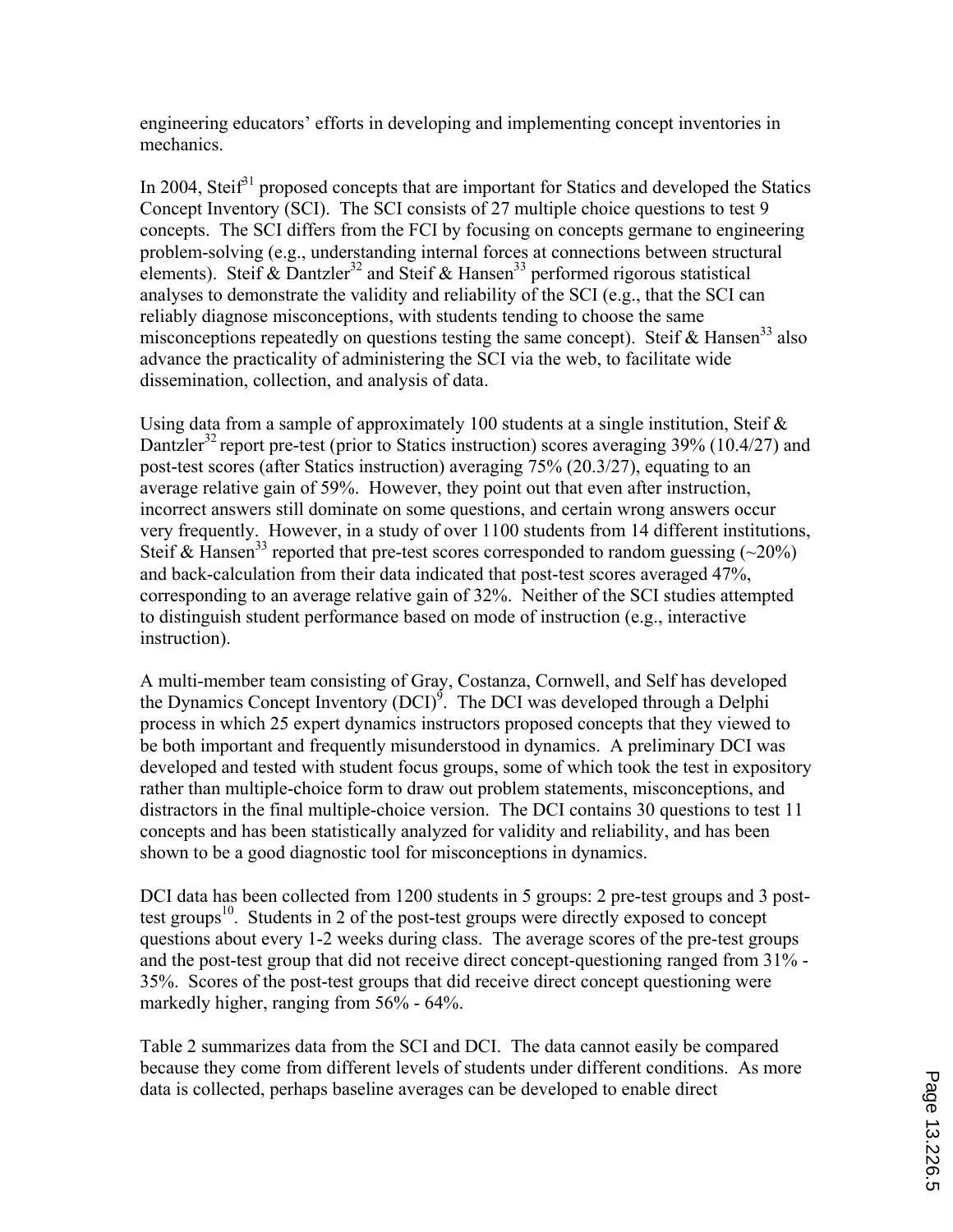interpretation of post-test scores. The adoption of uniform measures of reporting CI data would further facilitate the study and interpretation of CI data.

| Table 2. Summary of SCI and DCI Average Student Performance Data       |                            |      |               |                   |  |
|------------------------------------------------------------------------|----------------------------|------|---------------|-------------------|--|
| <b>FCI Administrator</b>                                               | <b>Instructional Mode</b>  | N    | Post Test (%) | Relative Gain (%) |  |
| Steif & Dantzler [32]                                                  | N/A                        | 105  | 75            | 59                |  |
| Steif & Hansen [33]                                                    | N/A                        | 1164 | 47            | 32                |  |
| Gray et al. [10]                                                       | Direct concept-teaching    | 476  | 59            | 39                |  |
| Gray et al. [10]                                                       | No direct concept teaching | 147  | N/A           | Negligible        |  |
| Data in <i>italics</i> are manually calculated from reported raw data. |                            |      |               |                   |  |

Finally, in conjunction with the Foundation Coalition effort, Richardson, Morgan, and Steif are developing a Strength of Materials concept inventory (which I will abbreviate  $SOM-CI$ <sup>27</sup>. Less data from the SOM-CI appears to be available. Brown et al. has used this SOM-CI to give a preliminary evaluation of the effectiveness of using concept tutorials given to an experimental group of 50 mechanics of materials students during the study week prior to the final exam<sup>2</sup>. A control group of 36 students in the same class did not receive concept tutorials. Each group was then tested using 4 questions from the SOM-CI dealing with beam bending. The data showed a uniformly inverse relationship between concept teaching and SOM-CI score: the control group outscored the experimental group on all four questions. The experimental group did outperform the control group on the final exam, a fact that was not noted by the authors.

Sweeney et al.<sup>35</sup> have developed what appears to be an independent Mechanics of Materials concept inventory (MOM-CI). This MOM-CI focuses on concepts rooted in Hooke's Law and states of stress and strain that are relevant to professional engineering design. No data appears to be available regarding results using this MOM-CI.

## **4. Conceptual Understanding vs. Procedural Knowledge**

Although concept inventories – especially those that have been rigorously analyzed for reliability and validity – are effective tools for diagnosing student misunderstandings. Indeed, a student who answers, say, all three questions related to a given concept is likely to really understand the concept as is presumably drawing upon more than rote knowledge. Nevertheless, partly because of their multiple-choice nature, concept inventories are somewhat limited in their ability to determine whether students can apply or transfer their knowledge beyond the idealized confines of the concept questions.

Shedding some light on this is the account by Evans et al. $<sup>6</sup>$  regarding the development of</sup> one of the questions on the DCI related to angular momentum balance. Initially the developers proposed a question that essentially asked why a car seems to "nose-dive" if the brakes are applied suddenly. But testing in student focus groups revealed that most students could not answer this question directly. The developers replaced this question which a much more idealized problem that asked students to predict the acceleration of the center of mass of a planar box that is loaded with a non-centroidal force (even though the box will have an angular acceleration, the center of mass will accelerate parallel to the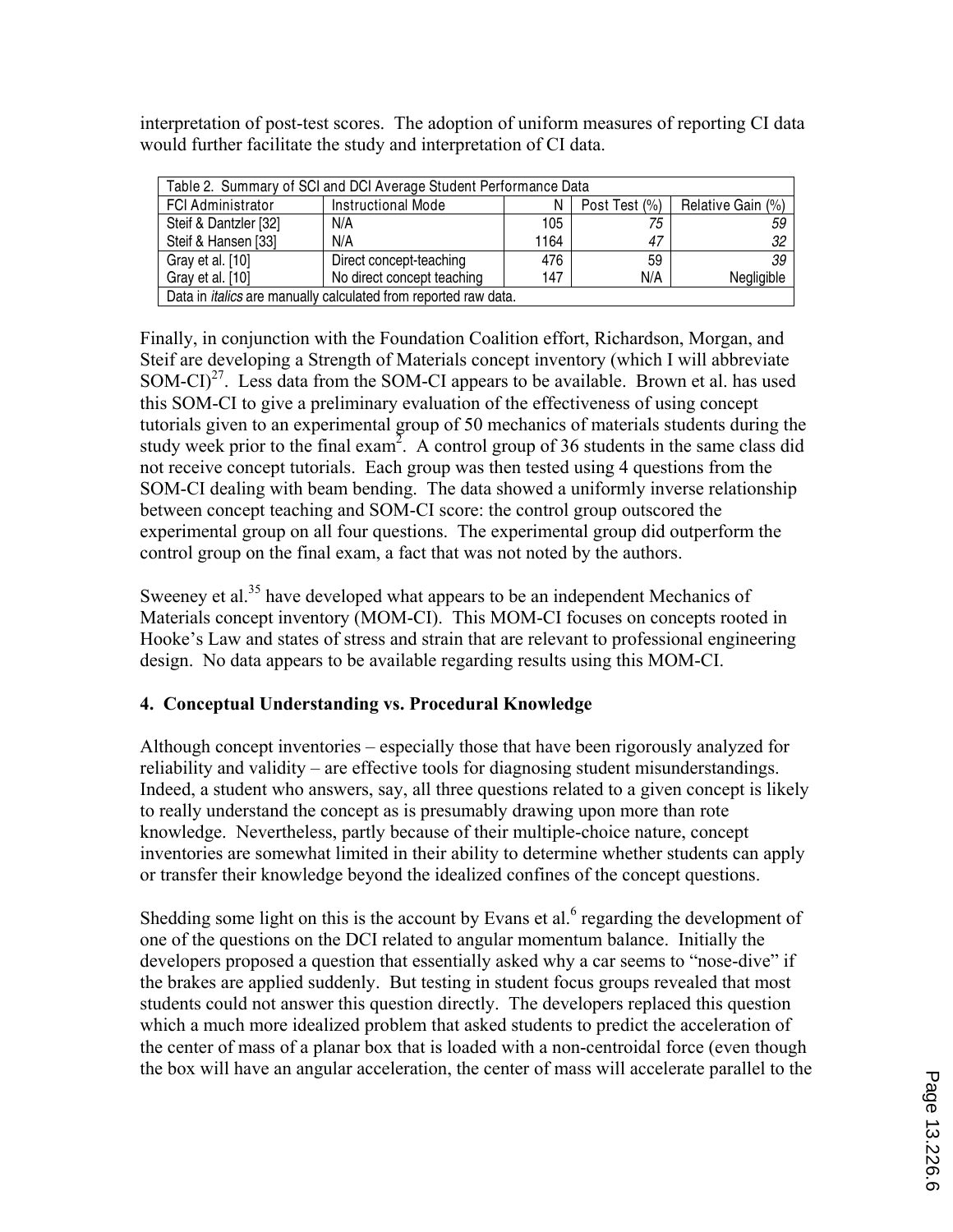applied force). This version of the question did draw correct responses from about a quarter of the students.

I contend that there are two basic modes by which to approach a problem, including "concept questions". The first is to have direct intuition; the second is to have knowledge and confidence in a set of general principles and procedure, even in the absence of direct intuition. In fact, the power of procedural methods lies in their ability to solve problems when intuition fails.

To illustrate the difference in the two approaches, consider a problem regarding Atwood's machine that appears on the DCI and in other literature in physics education. Figure 1 is a reproduction this question<sup>10</sup>.



Figure 1. Question regarding Atwood's Machine in the DCI.

I remember having difficulty solving this problem in high school and into my undergraduate studies. I at first thought that the systems should have the same behavior, entirely circumventing any analysis. After realizing that this was incorrect, I slugged my way through drawing the free body diagrams of the separate elements of the system, writing the system of equations, and arriving at the correct answer. But something still nagged me – *why* did the systems behave differently? After some thought and discussion, I either realized or it was suggested to me that since the scenario with the 50N weight had more mass than the one with the 50N force, it should accelerate more slowly. This seemed satisfying, and it is this sense of deeper understanding that I challenge my students to attain.

But even here there is a price. Many students, including myself, believe that appealing to the deeper understanding is *the* expected approach and shun long-hand procedure as a crutch. Even during my graduate studies, I clung to a notion that I needed to intuit the elegant solution directly, but it was not until I embraced the use of procedure that I really developed what I now consider to be my expertise in mechanics. I suspect that for reasons ranging from laziness to sincere sense of requirement and curiosity, students circumvent the application of procedure and attempt to identify a simple concept (which often corresponds to a simple formula) to solve a problem.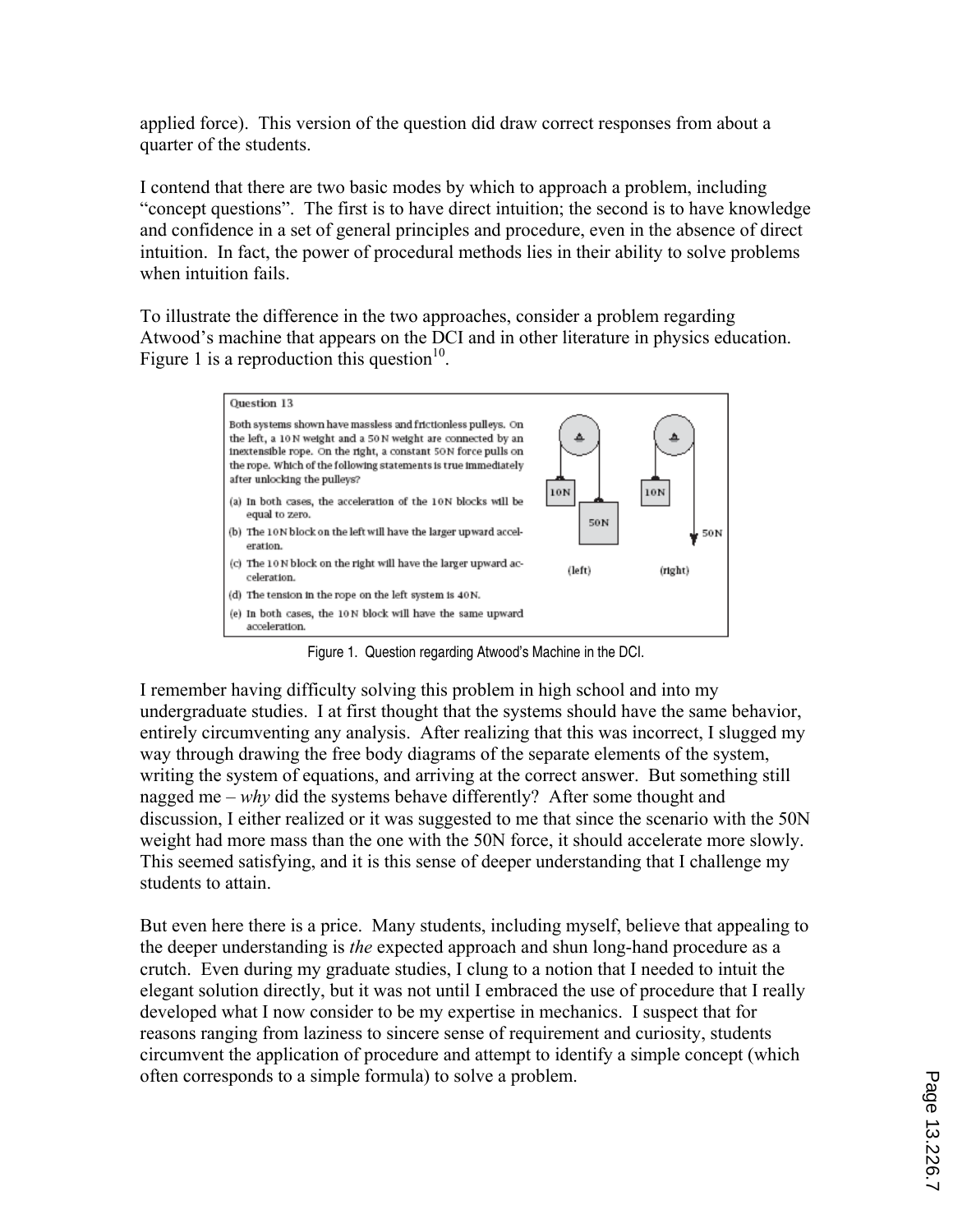I also remember very clearly a poignant incident that further illustrates the distinction between procedure and concept<sup>22</sup>. Two former students once asked me about the design of a crane hook for a project in another course. Their initial question boiled down to the determination of the reactions of a simply supported beam with a uniform load. I have no doubt that the students could analyze an idealized simply-supported beam in isolation; their problem was that they could not "see" this idealization embedded in their problem. Had they taken the effort to draw a free body diagram as their natural starting point, rather than "trying to find the underlying secret", they might have through procedure been able to answer their own question.

For these and other reasons, I emphasize the teaching of procedure in mechanics, above the use of intuition. I have developed a one-page "problem-solving strategy" [see Appendix A] that I include in the syllabus for my mechanics classes. The procedure contains 4 elements (Kinematics, Free Body Diagrams, Writing Equations, and Solving & Checking). I use the word "element" rather than "step" to communicate that in various problems, the order of some of the elements might depend on how the problem is framed.

Truly, a number of engineering educators and researchers believe that teaching procedural skills is important. Gray et al.<sup>8</sup> describe a 5-step procedure for statics and use this as the basis for their upcoming textbook. This procedure shares many common features with mine, particularly in distinguishing the writing and solving as separate steps. Undoubtedly, many mechanics instructors employ similar approaches in their classes. Taraban et al.<sup>35,36</sup> cite the importance of procedural knowledge in engineering education and have developed an interviewing procedure to capture some dimension of students' abilities to use procedural knowledge. And a recent paper by Taraban identifies several procedural methods that have been developed for statics, and codes them according to levels of cognition $3^7$ .

## **5. Measuring Procedural Knowledge and Its Impact**

Having made the point that teaching how to think systematically and procedurally is essential in mechanics, how can the learning and facility with procedural knowledge be measured? I will discuss the role of interviews and direct review of student exposition as possible approaches.

**Interviews.** Interviewing students is a well-developed method in educational research, including in engineering mechanics, that enables a detailed understanding of student thought process to be observed, recorded, and analyzed. One interviewing technique is to directly tape or transcribe student comments and writings as they solve problems. Another technique is to ask directed questions of students about why or how they solved a problem. I make no attempt to provide a systematic review of studies employing interviewing here.

Interviews require time-intensive efforts, both at the data collection and analysis, and typically involve dozens of students or less. Interviews seem to be used primarily to assess student thought, although as with concept inventories, they can also be used to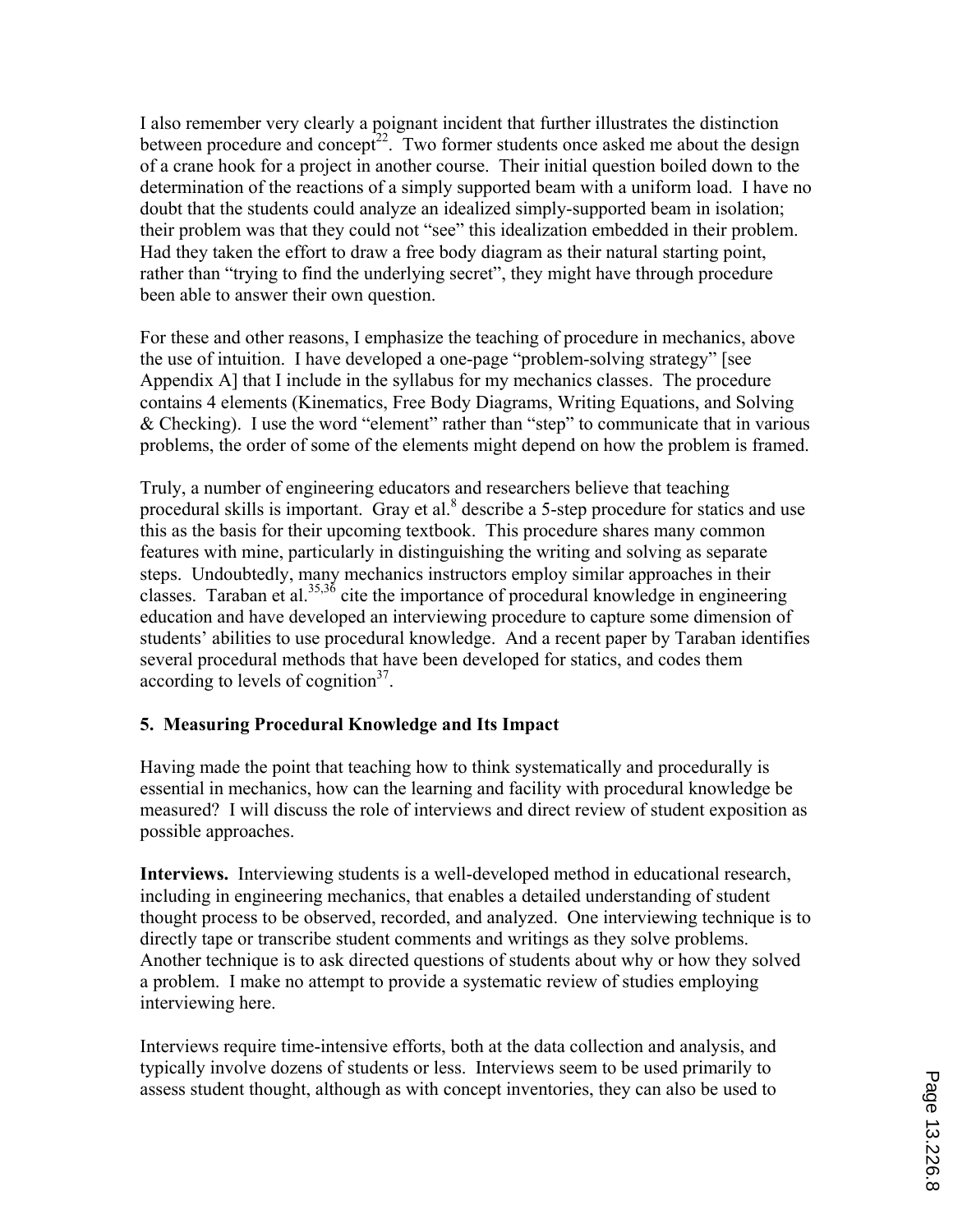assess effectiveness of different modes of teaching. Taraban et al. $35,36$  recently developed a careful interview process to record student thinking in introductory thermodynamics, identify student thinking against a hierarchical scale of cognitive level, and measure levels of cognition evoked by different levels of interactive instruction delivered by computer. A primary result of their work is that students express higher-level cognition in the presence of interactive questions and quizzes than in modes of text and textgraphics. Another effort to study cognition through interviews is Kowalski et al.<sup>16</sup>.

Hestenes et al.<sup>14</sup> used interviews in conjunction with the FCI to substantiate the ability of the FCI to diagnose misconceptions. Clement also used interviews to probe student misconceptions<sup>4</sup>. Coupling concept inventories with interviews to better understand student misconceptions is now emerging in engineering as well $1,19$ .

A few years ago, colleague Adeeb Rahman, student Josh Bostwick, and I conducted a series of student interviews<sup>20</sup>. We did not publish the results, which I summarize here. We selected three students who had completed Dynamics whose final grades were A, B, and D (the D-student was viewed to be an under-achiever). Each student was asked to solve four homework-type problems (one per week) from Statics and Dynamics in a structured interview format in our presence. Working under the premise that students learn, in part, through being allowed (and even encouraged) to pursue their own erroneous reasoning, students were asked to solve each problem in a series 10-minute stages (up to 4): at Stage 0, students read the problem and have the chance to ask questions (which might not be answered by the interviewer); during Stages 1-4, students solve the problem by hand, showing all reasoning in writing, but without dialogue. At the end of each stage, the interviewer interrupts the student to review his or her progress. During these breaks, the interviewer would invite questions from the students and identify areas of concern, sometimes affirming correct reasoning, but never offering corrections. At the end of the problem, students were asked to articulate what they learned from the process.

Despite the small sample size, some trends emerged that a more rigorous study could potentially verify. First, during this process, each student was able to arrive at the correct answer and produce the requisite reasoning to support the answer (the problems were designed such that absence of reasoning would be unlikely to allow student to reach the correct answer, and student responses were scrutinized to ensure that correct answers did not arise coincidentally). This is encouraging because it provides plausibility that students are capable of following and articulating the essential steps of fundamental procedure with targeted assistance. We did not demonstrate whether such a small set of exercises (coupled with the students' prior instruction) is sufficient to ensure that the students will be able to solve problems independently.

Second, we observed that all students were to some degree impeded by their lack of fluency with certain fundamental concepts. For example, two of the problems contained structural elements that are best modeled as two-force members, but each student at least once represented the end forces on such members as independent orthogonal force components. Also, each student expressed hesitancy of how to incorporate rotary inertia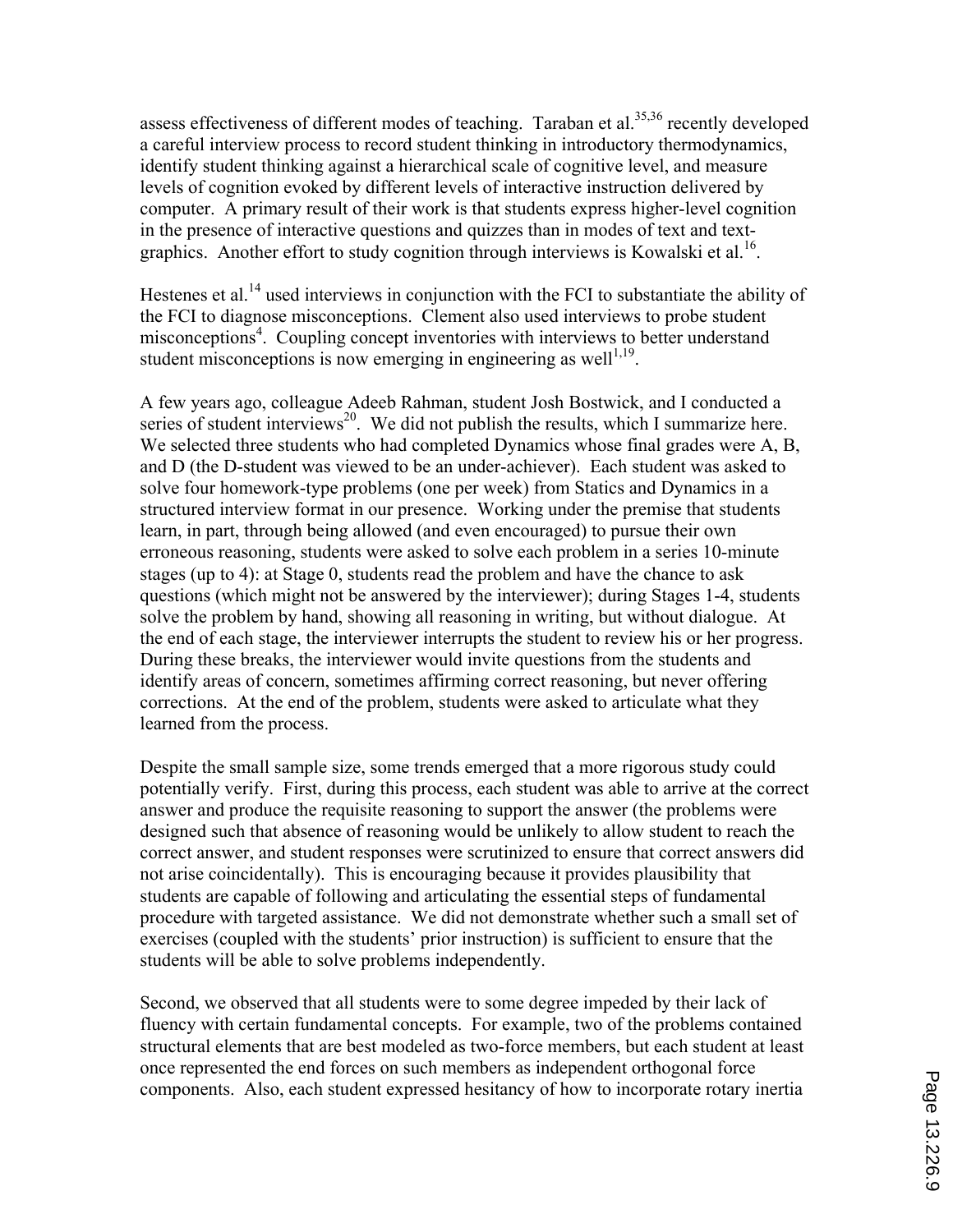or the masslessness of a rigid body. These results seem to match some of the findings that went into the development of the DCI.

**Review of Students Work.** Another method that can be used to assess procedural knowledge and cognition is the careful review of student work, either by the instructor or peers. An example would be to incorporate a process of feedback and revision in homework exercises, a process that is common in the humanities, but which is relatively absent as a standard teaching practice in engineering<sup>21</sup>. I briefly review some recently published results in engineering that incorporate some method of direct review of student work.

Rahman, Bostwick, and I undertook a study in which we carefully critiqued written responses on homework papers from Dynamics and Strength of Materials<sup>22</sup>. The overriding question that we sought to address was: "what is the relationship between the student's answer and the process of reasoning that they undertook to solve the problem?", and our goal was to collect data to illustrate the frequencies with which students get the "right answer for the right reason", "right answer for the wrong reason", "wrong answer despite good reasoning", or "wrong answer due to wrong reasoning". To this end, we carefully devised and implemented a scoring system that could be used to measure the quality of an individual student's response, and which would enable the aggregate tabulation of data aligned with the goals that we sought. We selected three topics to examine: Vectors, Coordinates and Sign Conventions ("VCS"; Kinematics), Free Body Diagrams ("FBD"; Kinetics and Constitution), and Units ("UNITS"; Kinetics and Constitution). These topics were selected based on our experience with issues that impede student problem-solving.

We examined a total of 105 papers. In this sample, we discovered that students arrived at the correct answer 67% of the time. But among the students arriving at the correct answer, only 27% expressed what we considered to be complete and correct supporting reasoning. Among the students who did not arrive at the correct answer, only 2% exhibited complete and correct reasoning within the framework that we established (other significant errors that we did not directly measure were committed).

Another approach to directly reviewing student work is develop a process of peer review. Hamilton<sup>13</sup> describes a procedure that he has developed in his courses to mimic engineering professional practice by requiring students to review the work of their peers and provide critiques at a draft stage. Out of this process, final work is improved, and communications skills are also developed. Cloete<sup>5</sup> emphasizes the importance of selfreflection in fostering critical thinking. Although these efforts did not attempt direct measures of student cognition, perhaps in the future, data can be collected to evaluate student cognition in peer review exercises.

**Longer-term Assessment.** To complement direct observation of student reasoning and cognition during problem-solving exercises, how can we determine if students are retaining knowledge and problem-solving skills into the future? Most methods of assessing student cognition and teaching methods – concept inventories, interviews, and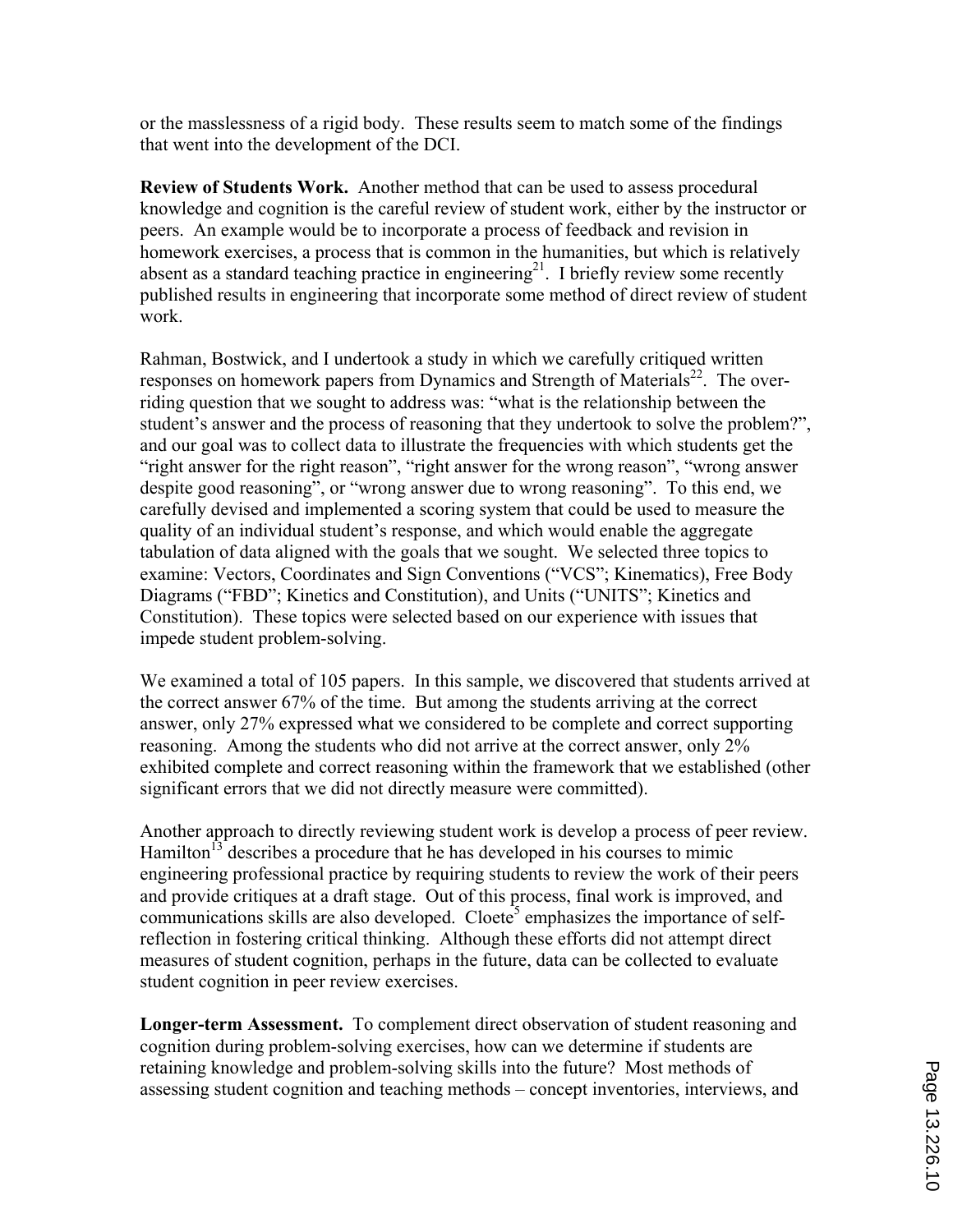detailed reviews of work – are usually employed during short time frames (e.g., most pretest/post-test evaluations occur over the duration of a single semester). While these results are meaningful, additional research efforts should be devised to understand student learning over longer time periods, such as longitudinal studies<sup>38</sup>.

However, a principal difficulty with longitudinal studies is that experimental and control groups decay and become corrupted over time. Unless undue restrictions are placed on students (e.g. constraining them to follow a specialized course sequence at the pleasure of the researcher), it is becomes more and more difficult to associate learning outcomes with specific teaching strategies that were delivered in prior years.

A good next step to pursue, would be to extend assessment to evaluating student performance in sequel courses. For example, various learning outcomes in Statics could possibly be measured by student performance in Dynamics or Mechanics of Materials.

Froyd et al.<sup>7</sup> conducted a study of student performance in a combined Statics/Dynamics class as a function of student understanding of related concepts introduced in a prior freshman design seminar. They found statistically significant differences in student peformance on statics problems that were similar to statics design problems in the seminar; they found no significant difference in student performance in dynamics problems, despite having some dynamics-related projects in the seminar.

With Bostwick and Dressel, I conducted retrospective analyses of student performance in Fluid Mechanics as a function of their instruction in Dynamics, and student performance in Structural Analysis as a function of their instruction in Statics<sup>26</sup>. To hint at the possible lasting impact of understanding procedure, I compared outcomes in the later courses (Fluids, Structural Analysis) of students who were exposed to a strong philosophy of using systematic procedure in my mechanics (Dynamics, Statics) courses with the outcomes of students who had taken mechanics with other instructors. I discovered some evidence suggesting that the procedure-based teaching that I delivered had positive impact in the Dynamics  $\rightarrow$  Fluid Mechanics association, but a slight negative impact in the Statics  $\rightarrow$  Structural Analysis association. This data is inconclusive, not only because the results are mixed, but because there was not a proper control or experimental group available. However, I believe that in principle, this type of assessment should be conducted by researchers in order to ascertain to what degree student learning persists.

## **6. Role of Textbooks in Student Learning and Cognition**

Whereas much attention has been paid to evaluating student knowledge and cognition and effectiveness of teaching strategies, comparatively little attention has been paid to textbook quality and their role in fostering student learning. I know of no study that has attempted to show a direct link between textbook quality and student learning. In such a study, it would be difficult to control for textbook effect in the presence of many other environmental factors (e.g. instructional methods, student use of text). I will nevertheless assert that at a minimum, textbooks should consistently model the appropriate methods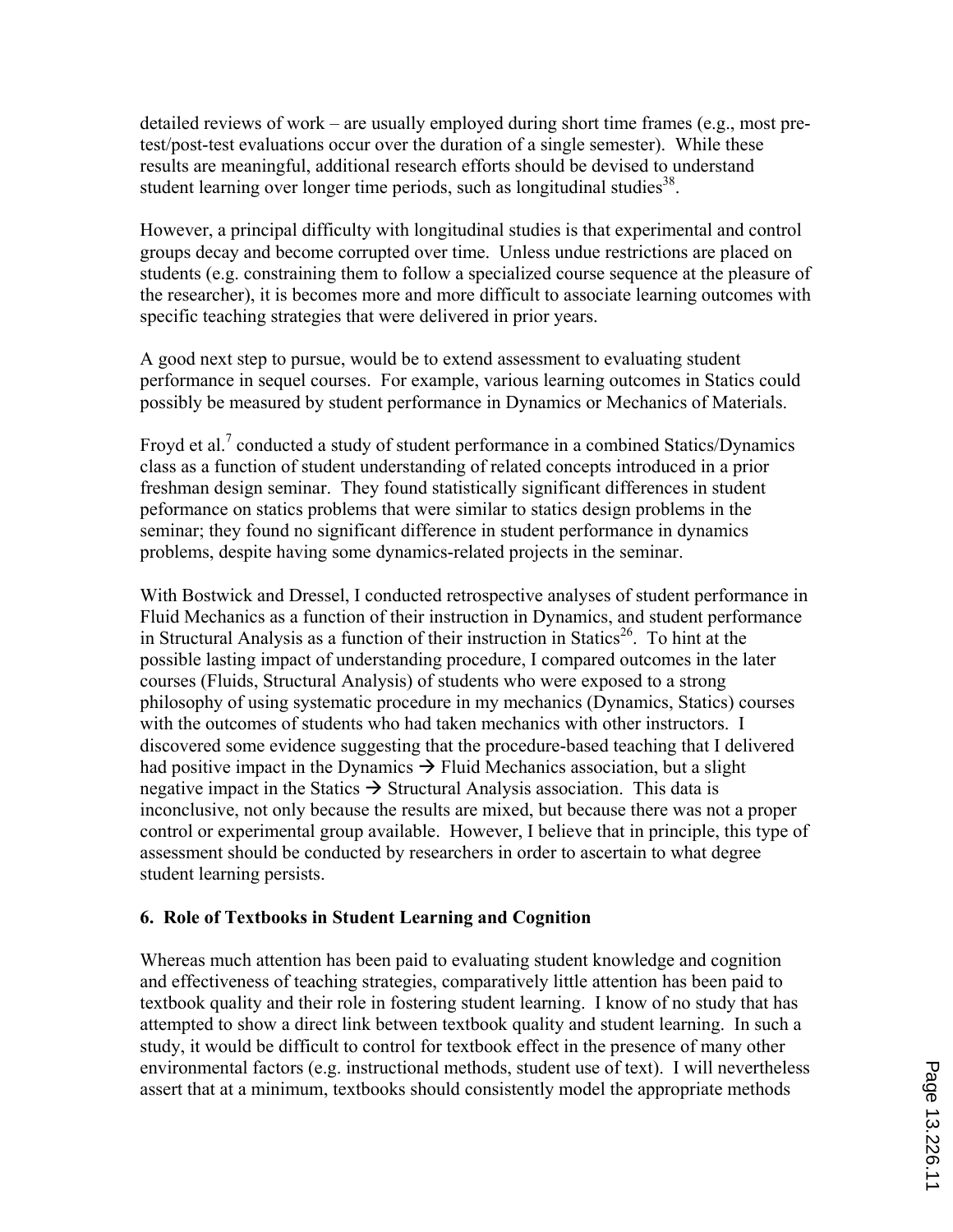and approaches that are expected of students, and therefore they should be carefully examined. However, as has been pointed out by other educators, good teachers are able to compensate for flaws in textbooks, and as appropriate, use textbooks as complementary instead of primary sources.

Of the research that does exist related to quality and evaluation of engineering textbooks, the bulk to be focused on K-12 math and science texts. In particular, the AAAS Project 2061 includes a very systematic review of middle and high school science texts.

I located some work regarding evaluation of undergraduate engineering textbooks. McClelland<sup>17</sup> commented that most undergraduate mechanics texts are replete with inconsistent and imprecise definitions, leading to student confusion. He did not, however, document or cite any specific examples from textbooks, and proposed complicated alternative definitions that he stated are universally applicable and accurate. Rosati<sup>29</sup> conducted a study of student attitudes of mechanics textbooks by surveying 110 intersession students over a three year period. His study did not identify any texts, but provided student comments indicating that they preferred the text that gave briefer rather than lengthy explanations. He also discovered that students tend to use the textbook as a secondary, and not a primary study tool. And when students did consult the text, they primarily studied prepared sample problems or worked other problems; actual reading of the text was the least engaged mode of use. Hughes et al.<sup>15</sup> and her colleagues did conduct a review of specific texts in biological engineering, documenting principally the topics covered by six different texts (which were identified by title and author). However, this study did not provide any data on the quality of the content.

My own interest in studying textbooks parallels my commitment to teaching students how to reason systematically and helping them to develop procedural knowledge. I am generally dismayed by corner-cutting that appears in so many standard textbooks, both in the text and in worked sample problems. Early in my teaching career I developed the attitude that I needed to "teach around the text" by providing additional explanations, insights, approaches, and probing questions. I imagine that many instructors do likewise.

In an attempt to quantify the reasons for these attitudes, Rahman, Bostwick, and I reviewed several standard textbooks, first against the same topics as we reviewed student work (VCS, FBD, UNITS)<sup>22</sup> and then against other techniques that we postulated were relevant to strengthening rigor in student reasoning<sup>23</sup>. In general, we discovered inconsistencies in presentations across the different texts, although two texts met the majority of our expectations. We also argued that it is imperative for textbooks to present material in a manner that does not undermine the teaching of rigorous systematic reasoning.

As technology evolves, more and more texts and other teaching resources are moving online. While the era of the traditional textbook may be slowly coming to an end, the expectations with online materials should remain the same. Therefore, the principles of textbook evaluation that we outline here can be applied to online materials. As a next step in this work, I would like to solicit interest from other colleagues to develop a more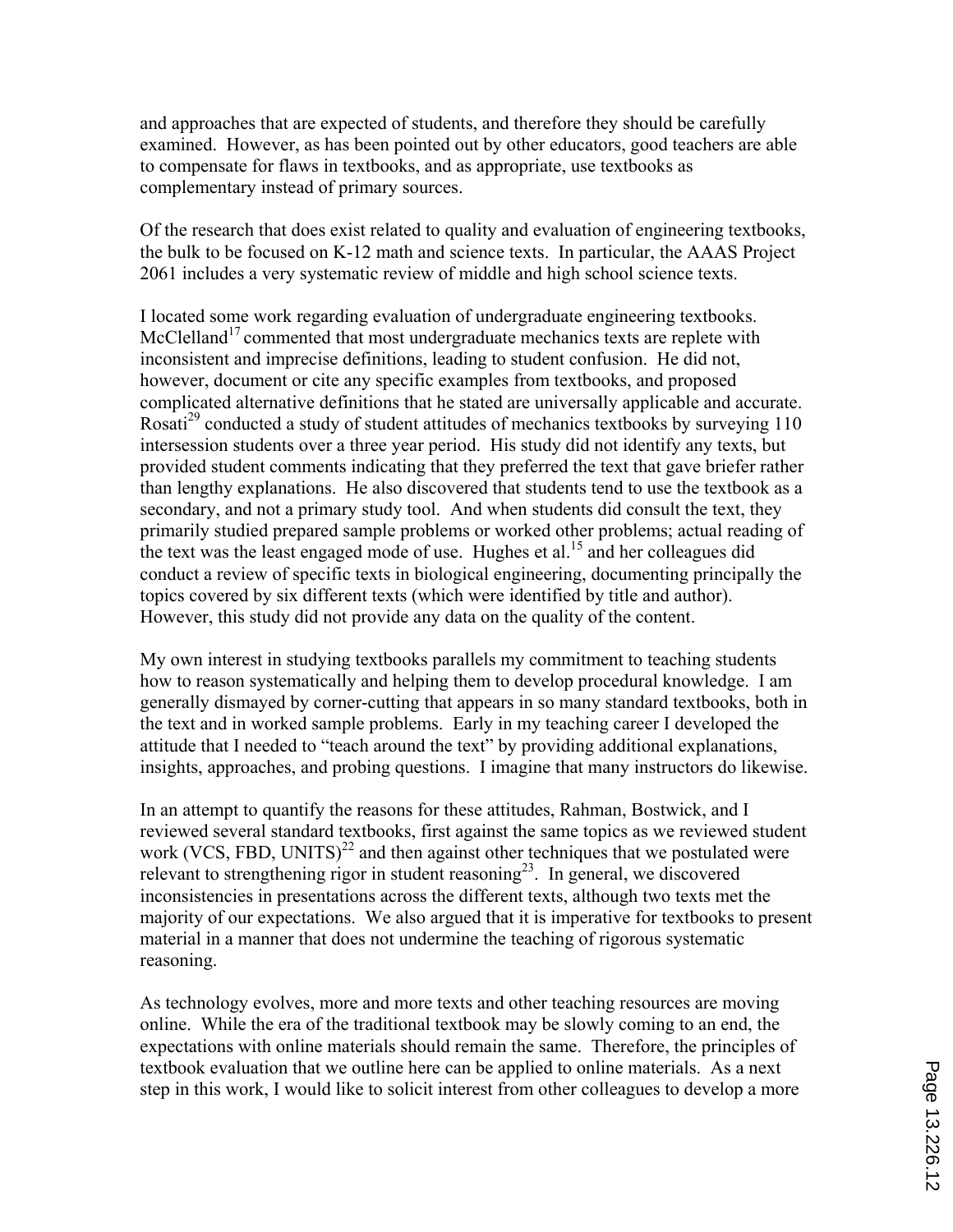robust textbook evaluation rubric and process. There would be great value in a body of educators convening to establish general features against which texts and other teaching materials can be evaluated.

## **7. Conclusions and Discussion**

I have argued that studying patterns of student understanding, learning, and thinking in mechanics will serve the study of engineering pedagogy as a whole. Another reason to focus attention on mechanics pedagogy is that a large body of data is available from mechanics educators, including those in physics and engineering. Most notably, mechanics educators have contributed a significant body of research regarding student misconceptions and cognition in mechanics, including the use of concept inventories to identify and address those misconceptions.

Concept inventories have and continue to be used to evaluate effectiveness of various teaching pedagogies. This research has yielded compelling evidence to demonstrate that engaged and interactive teaching methods foster greater learning, and the continued development and use of concept inventories, such as through the Foundation Coalition, will be fruitful for helping students learn concepts and for helping researchers better understand what students learn.

As I mentioned, however, there are limitations in the ability of the concept inventories to measure student ability to identify concepts in more complicated settings. For this reason, interviewing techniques are also helpful in studying student cognition. In addition, assessing student performance in sequel courses is another method (perhaps somewhat indirect) that can be used to measure the degree to which student retain knowledge of concepts and develop the ability to apply them.

However, concept inventories, which present idealized problems focused on single concepts, are limited in their ability to measure students' ability to apply and transfer knowledge. I suggest that development of procedural knowledge is also critical. Moreover, other, complementary assessment methods, such as interviews and detailed analysis of student written work, can provide direct insights into how students use procedure, and whether the use of procedure is, in fact, a strong indicator of problemsolving ability. In addition, longer-term studies are necessary to track the degree to which students retain knowledge and can apply it new situations. Research is beginning to emerge in which student performance in a given class is being compared to learning outcomes in prior courses. I believe that further efforts in this area should be undertaken in order to develop a better understanding of the learning that truly takes place in foundational courses such as in mechanics.

Finally, I argue that textbooks and other teaching materials should emphasize the procedural knowledge that is so vital to problem-solving. I advocate for continued studies of these materials to provide another window into the types of problem-solving habits that students might adopt, and for new materials to be developed that foster procedure-based problem-solving methods.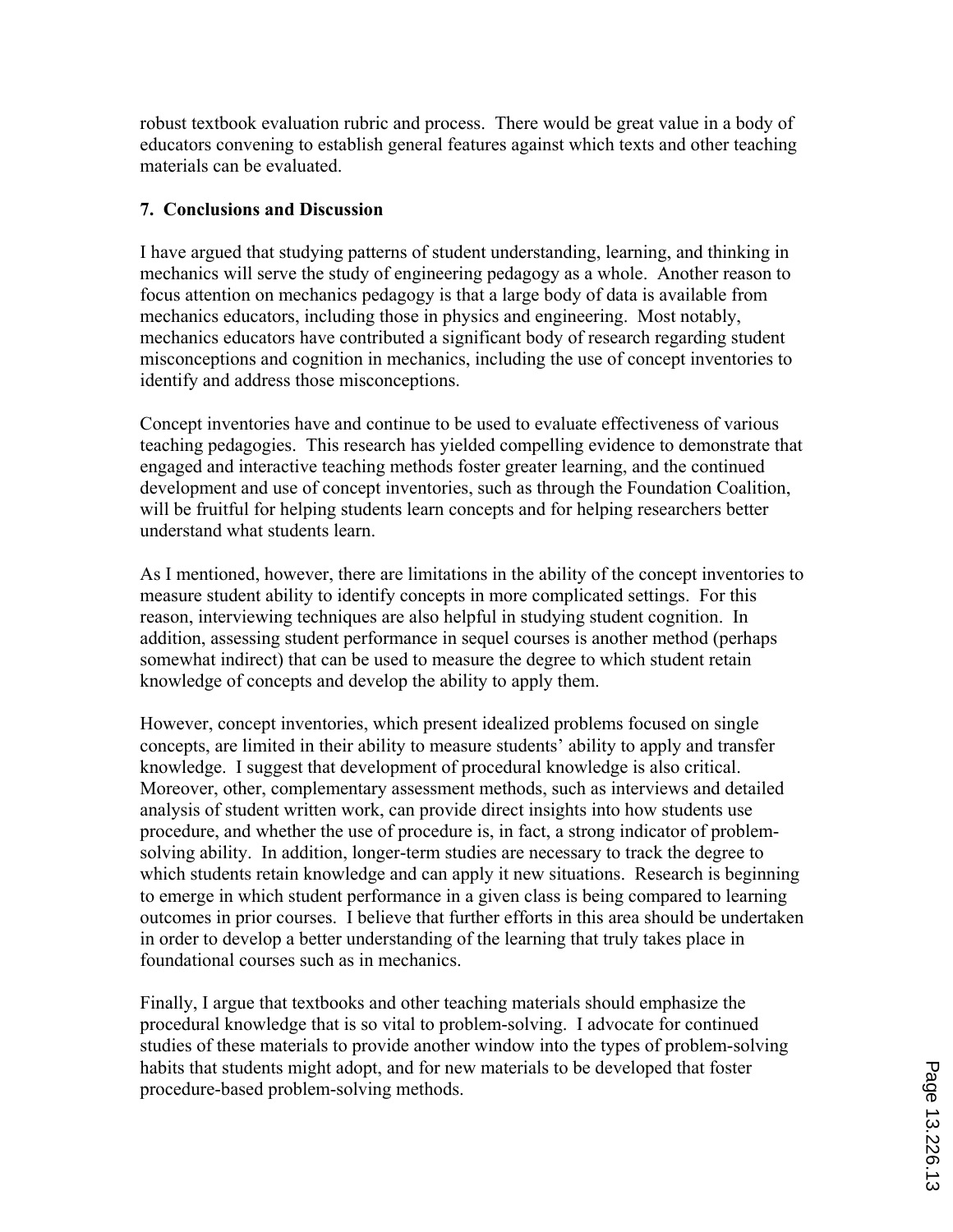# **Appendix A. Statics Problem Solving Strategy<sup>24</sup>**

| <b>University of Wisconsin-Milwaukee</b>                                                                                                                                                                                                                                                                                                                                     | <b>Department of Civil Engineering and Mechanics</b>                                                                                                                                                                                                                                                                                                                                                                                                                                       |  |  |
|------------------------------------------------------------------------------------------------------------------------------------------------------------------------------------------------------------------------------------------------------------------------------------------------------------------------------------------------------------------------------|--------------------------------------------------------------------------------------------------------------------------------------------------------------------------------------------------------------------------------------------------------------------------------------------------------------------------------------------------------------------------------------------------------------------------------------------------------------------------------------------|--|--|
|                                                                                                                                                                                                                                                                                                                                                                              | <b>Statics Problem Solving Strategy</b>                                                                                                                                                                                                                                                                                                                                                                                                                                                    |  |  |
| able to see that ahead of time).                                                                                                                                                                                                                                                                                                                                             | In general, include each of the following elements in solving a statics problem. Note that in<br>some cases, these elements may not occur in sequential order (this is because solving part of a<br>problem may lead to a clearer understanding of a later part of a problem, but you might not be                                                                                                                                                                                         |  |  |
|                                                                                                                                                                                                                                                                                                                                                                              | 1. <b>Determine the kinematics.</b> Do you know anything about the geometry of the<br>system before doing any calculations? Clearly state or define all variables,<br>coordinates, base vectors, and their sign conventions. State any assumptions<br>(e.g. type of constraint) and consider how these assumptions affect your problem.                                                                                                                                                    |  |  |
| 2. Draw clear Free Body Diagrams (FBD) that illustrate all possible forces and<br>moments that may be present. Care should be taken to draw forces at their<br>appropriate points of application, and in the correct direction if that information is<br>given. State any assumptions (e.g. frictionless contact) and consider how these<br>assumptions affect your problem. |                                                                                                                                                                                                                                                                                                                                                                                                                                                                                            |  |  |
| 3.<br>following equations will be required:                                                                                                                                                                                                                                                                                                                                  | Write Equilibrium Equations. Depending on the application, some or all of the                                                                                                                                                                                                                                                                                                                                                                                                              |  |  |
| a. Force Equilibrium                                                                                                                                                                                                                                                                                                                                                         |                                                                                                                                                                                                                                                                                                                                                                                                                                                                                            |  |  |
| $\sum$ F = 0                                                                                                                                                                                                                                                                                                                                                                 |                                                                                                                                                                                                                                                                                                                                                                                                                                                                                            |  |  |
| b. Moment Equilibrium                                                                                                                                                                                                                                                                                                                                                        |                                                                                                                                                                                                                                                                                                                                                                                                                                                                                            |  |  |
| $\sum \mathbf{M}_{\text{o}} = \mathbf{0}$                                                                                                                                                                                                                                                                                                                                    |                                                                                                                                                                                                                                                                                                                                                                                                                                                                                            |  |  |
|                                                                                                                                                                                                                                                                                                                                                                              | These equations can be applied to any given system or sub-system. Part of your<br>job is to consider how to apply these equations, and to which system – the FBD<br>will help you decide. No equations should be written without a corresponding<br>FBD! For example, in a structure with several components, you should be clear<br>to state if your equations apply to the entire structure or a portion of it. Also, note<br>how few general principles you need to use in this course! |  |  |
| 4.<br>sensible.                                                                                                                                                                                                                                                                                                                                                              | <b>Solve Equations.</b> Check that your equations are <i>well-posed</i> (e.g. #unkowns =<br>#equations, physical units balance, vectors balance). After solving the equations,<br>double check that the units balance and consider if the order of magnitude is                                                                                                                                                                                                                            |  |  |

**NOTE:** This strategy will not be completely applicable until Part II of the course, when equilibrium is studied. Part I deals learning the 'language' of vectors, and is associated with Kinematics (Item 1).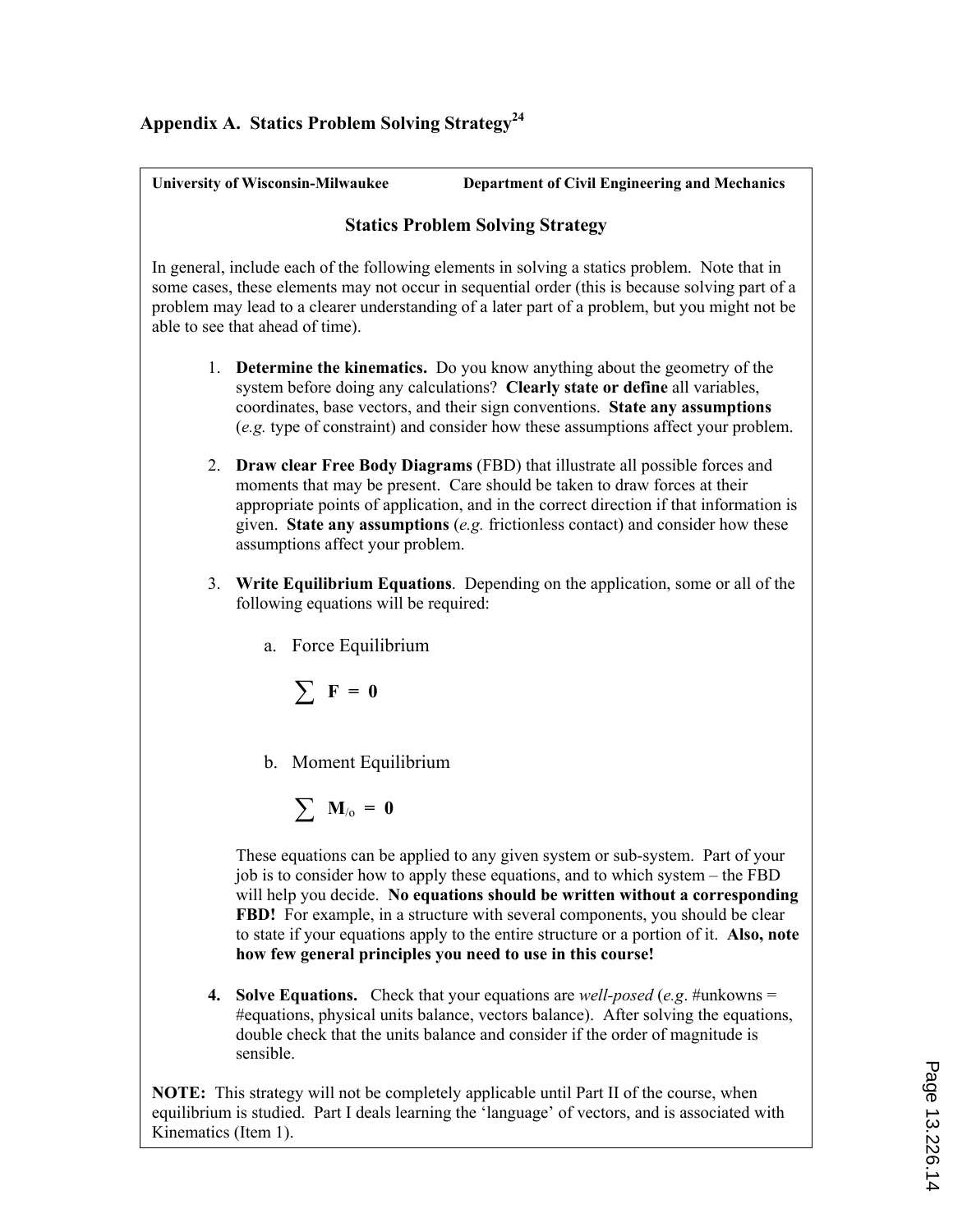## **Bibliography**

- 1. Buck, John R., Kathleen Wage, Margaret A. Hjalmarson, and Jill K. Nelson. "Comparing Student Understanding of Signals and Systems Using a Concept Inventory, a Traditional Exam, and Interviews", *Proceedings of the 37th ASEE/IEEE Frontiers in Education Conference,* 2007.
- 2. Brown, Shane, Devlin Montfort, and Kip Findley. "Development, Implementation, and Assessment of a Bending Stress Tutorial",  $37<sup>th</sup>$  ASEE/IEEE Frontiers in Education Conference, 2007.
- 3. Clement, John. "Students' Preconceptions in Introductory Mechanics", American Journal of Physics 50(1), pp. 66-71, 1982.
- 4. Clement, John. "Students' Alternative Conceptions of Mechanics", in *Proceedings of the First International Seminar on Misconceptions in Science and Mathematics*, 1990.
- 5. Cloete, Adrian. "Solving Problems or Problem Solving: What are we Teaching our Students?", *Proceedings of the ASEE Annual Conference & Exposition*, 2001.
- 6. Evans, D. L., G. L. Gray, F. Costanzo, P. Cornwell, and B. P. Self. "Rigid Body Dynamics: Student Misconceptions and Their Diagnosis", in *XXI International Congress of Theoretical and Applied Mechanics*, Warsaw, Poland, August 15–21, 2004.
- 7. Froyd, Jefferey, Xiafeng Li, Arun Srinivasa, William Bassichis, Jacque Hodge, and Donald Maxwell. "How do Students in a Project-Based First-Year Engineering Curriculum Perform in a Sophomore Mechanics Course?", *Proceedings of the ASEE Annual Conference & Exposition*, 2007.
- 8. Gray, Gary L., Francesco Costanzo, and Michael E. Plesha. "Problem Solving in Statics and Dynamics: A Proposal for a Structured Approach", *Proceedings of the ASEE Annual Conference & Exposition*, 2005.
- 9. Gray, Gary L., Don Evans, Phillip Cornwell, Francesco Costanza, and Brian Self. "Toward a Nationwide Dynamics Concept Inventory Assessment Test", *Proceedings of the ASEE Annual Conference & Exposition*, 2003.
- 10. Gray, Gary L., Francesco Costanza, Don Evans, Phillip Cornwell, and Brian Self. "The Dynamics Concept Inventory Assessment Test: A Progress Report and Some Results", *Proceedings of the ASEE Annual Conference & Exposition*, 2005.
- 11. Hake, Richard R. "Interactive Engagement vs. Traditional Methods: A Six Thousand Student Survey of Mechanics Test Data for Introductory Physics Courses", *American Journal of Physics* 66(1), pp. 64-74, January 1998.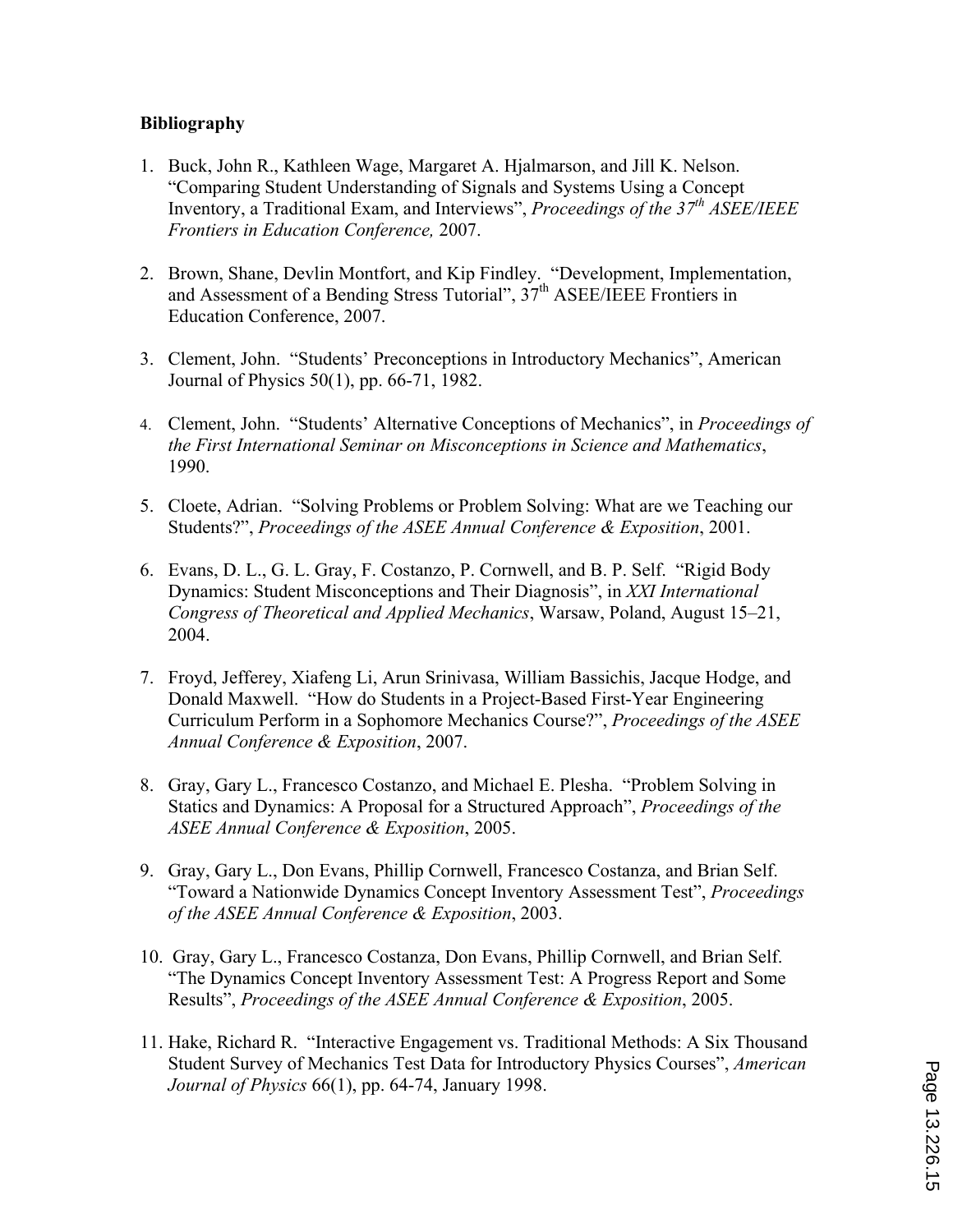- 12. Halloun, Ibrahim Abou, and David Hestenes. "The Initial Knowledge State of College Physics Students", *American Journal of Physics*, 53(11), pp. 1043-1048, November 1985.
- 13. Hamilton, Scott R. "Peer Review: Modeling Civil Engineering Practice, Another Way to Improve Learning", ASEE Annual Conference & Exposition, 2005.
- 14. Hestenes, David, Malcom Wells, and Gregg Swackhamer. "Force Concept Inventory", *The Physics Teacher* Vol. 30, pp. 141-158, March 1992.
- 15. Hughes, Kerry, Dawn Farver, Ann Christy, and Marybeth Lima. "A Review of Texts for Biological Engineering Courses", *Proceedings of the ASEE Annual Conference & Exposition*, 2001.
- 16. Kowalski, Eileen and Joe Manous. "Cognitive Learning in Introductory College Science Education", *Proceedings of the ASEE Annual Conference & Exposition*, 2006.
- 17. McClelland, J.A.G. "Persistent Inconsistencies in Textbook Mechanics", in *Proceedings of the Third International Seminar on Misconceptions and Educational Strategies in Science and Mathematics*, 1993.
- 18. McDermott, Lillian C. "Research on Conceptual Understanding in Mechanics", *Physics Today* 37(7), pp. 24-34, 1984.
- 19. Montfort, Devlin, Shane Brown, and Kip Findley. "Using Interviews to Identify Student Misconceptions in Dynamics",  $37<sup>th</sup>$  ASEE/IEEE Frontiers in Education Conference, 2007.
- 20. Papadopoulos, Chris, Adeeb Rahman, and Josh Bostwick. "Assessing Critical Thinking in Mechanics in Engineering Education", *Proceedings of the American Society for Engineering Education Annual Conference & Exposition*, 2006.
- 21. Papadopoulos, Chris, Adeeb Rahman, and Josh Bostwick. Interviews to document student reasoning in Statics and Dynamics, unpublished, 2003.
- 22. Papadopoulos, Chris and Josh Bostwick. Web-based query of use of feedback and revision of student work in engineering, unpublished, 2004.
- 23. Papadopoulos, Chris, Josh Bostwick, and Andrew Dressel. "Promoting Holistic Problem-Solving in Mechanics", *Proceedings of the American Society for Engineering Education Annual Conference & Exposition*, 2007.
- 24. Papadopoulos, Chris. Statics Problem-Solving Strategy. University of Wisconsin-Milwaukee, 2003.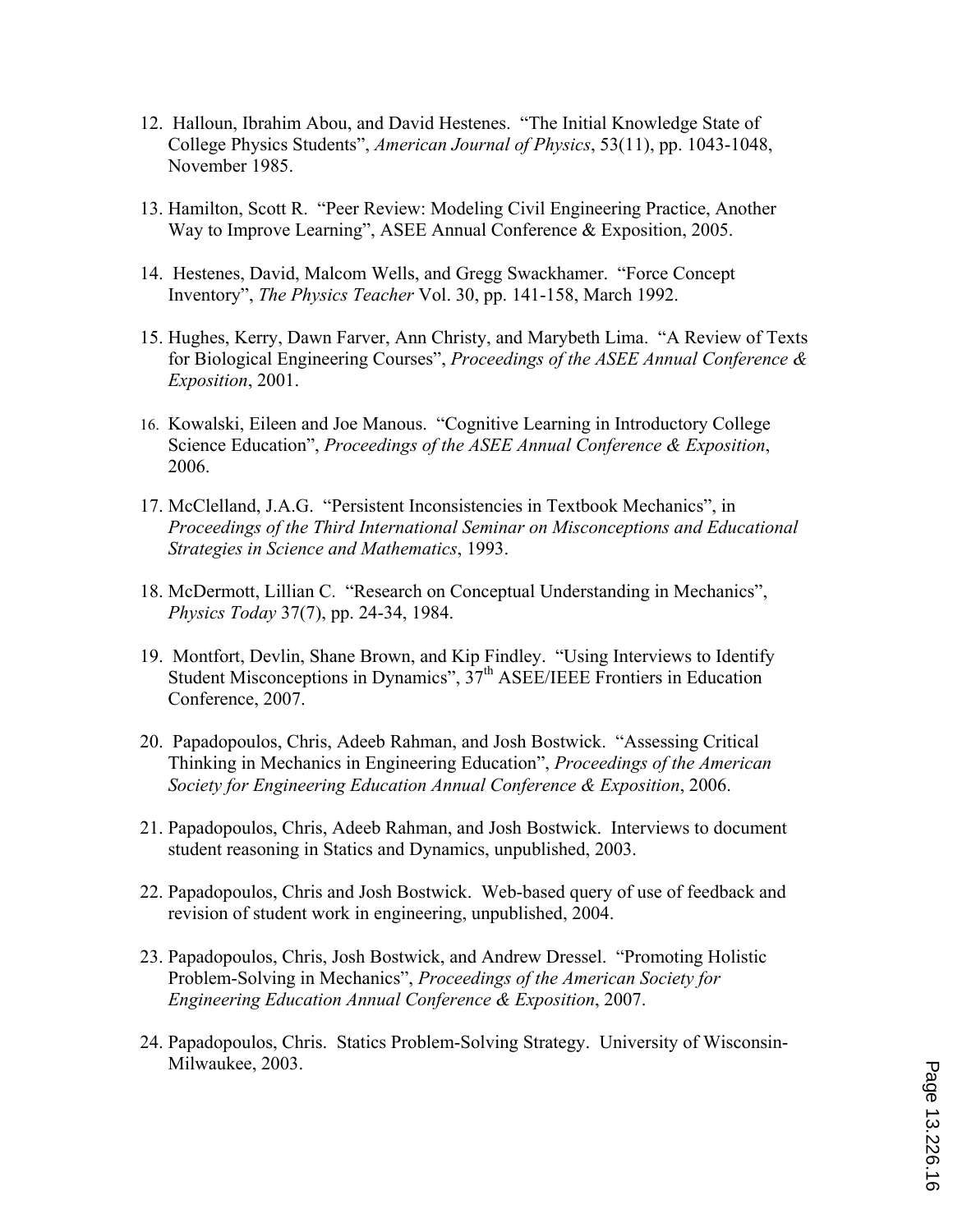- 25. Prescott, Anne, and Michael Mitchelmore. "Student Misconceptions about Projectile Motion", Proceedings of the 28<sup>th</sup> Annual Conference of the Mathematics Education Research Group of Australia, 2005.
- 26. Reed-Rhoads, Teri, P.K. Imbrie, Kirk Allen, Jeff Froyd, Jay Martin, Ron L. Miller, Paul Steif, Andrea Stone, and Robert Terry. "Panel – Tools to Facilitate Better Teaching and Learning: Concept Inventories", *37th ASEE/IEEE Frontiers in Education Conference*, 2007.
- 27. Richardson, Jim, Paul Steif, Jim Morgan, and John Dantzler. "Development of a Concept Inventory for Strength of Materials", 33<sup>rd</sup> ASEE/IEEE Frontiers in Education Conference, 2003.
- 28. Richardson, Jim. "Concept Inventories: Tools for Uncovering STEM Students' Misconceptions", AAAS, 2005.
- 29. Rosati, Peter. "Mechanics Texts are for Students", *Proceedings of the ASEE Annual Conference & Exposition,* 1996.
- 30. Sjøberg, S. Lie. Technical Report 81-11, University of Oslo, 1981.
- 31. Steif, Paul. "An Articulation of the Concepts and Skills Which Underlie Engineering Statics", *Proceedings of the 34th ASEE/IEEE Frontiers in Education Conference*, 2004.
- 32. Steif, Paul S. and John A. Dantzler. "A Statics Concept Inventory: Development and Psychometric Analysis", *Journal of Engineering Education*, October 2005.
- 33. Steif, Paul S. and Mary A. Hansen. "New Practices for Administering and Analyzing the Results of Concept Inventories", *Journal of Engineering Education*, July 2007.
- 34. Sweeney, Shannon, Richard Englund, and Robert Edwards. "Direct Assessment of Mechanics of Materials Learning with Concept Inventory", *Proceedings of the ASEE Annual Conference & Expostion*, 2007.
- 35. Taraban, Roman, Edward E. Anderson, Alli DeFinis, Ashlee G. Brown, Arne Weingold, and M.P. Sharma. "First Steps in Understanding Engineering Students' Growth of Conceptual and Procedural Knowledge in an Interactive Learning Context", *Journal of Engineering Education*, January 2007.
- 36. Taraban, Roman, Alli DeFinis, Ashlee G. Brown, Edward E. Anderson, and M.P. Sharma. "A Paradigm for Assessing Conceptual and Procedural Knowledge in Engineering Students", *Journal of Engineering Education*, October 2007.